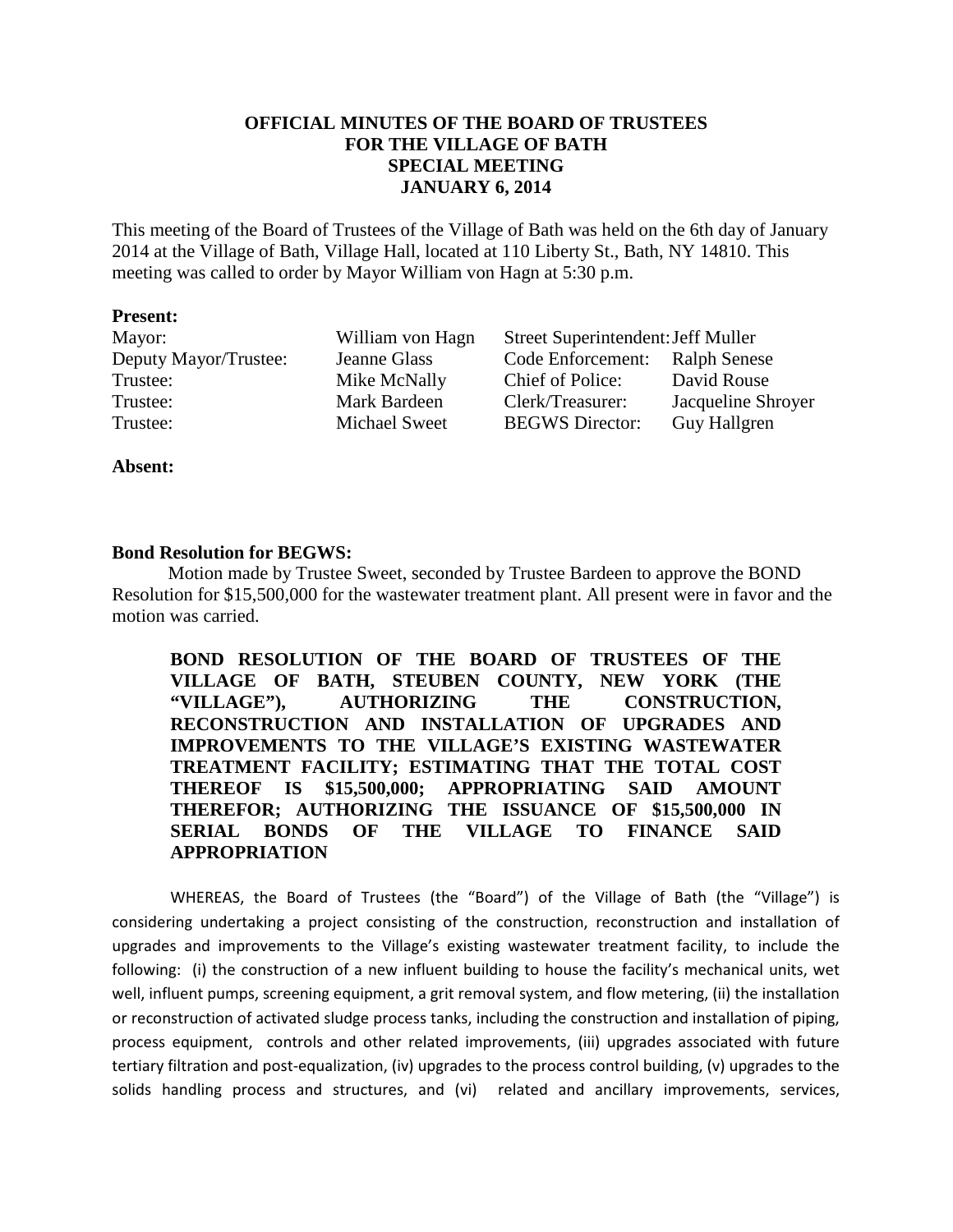equipment and apparatuses in connection with the foregoing (collectively, the "Project") all at a total estimated cost not to exceed \$15,500,000; and

WHEREAS, by resolution adopted on January 6, 2014, immediately prior to the consideration of this resolution, the Board determined that the Project constitutes a "Type II" action under the State Environmental Quality Review Act, and the regulations promulgated hereunder (collectively, "SEQRA"), and that no further action is required of the Board under SEQRA in connection with the Project; and

WHEREAS, the Board now wishes to appropriate funds for the Project and to authorize the issuance of the Village's serial bonds and bond anticipation notes to be issued to finance said appropriation.

NOW, THEREFORE, THE VILLAGE BOARD OF TRUSTEES OF THE VILLAGE OF BATH, STEUBEN COUNTY, NEW YORK HEREBY RESOLVES (by the affirmative vote of not less than two-thirds of all the members of such body), AS FOLLOWS:

SECTION 1. The Village is hereby authorized to undertake the Project, and to issue up to \$15,500,000 principal amount of serial bonds (including, without limitation, statutory installment bonds) pursuant to the provisions of the Local Finance Law, constituting Chapter 33-a of the Consolidated Laws of the State of New York (the "Law") to finance the estimated cost of said specific object or purpose, or bond anticipation notes in anticipation of the such bonds.

SECTION 2. It is hereby determined that the maximum aggregate cost of the aforesaid specific object or purpose is \$15,500,000, said amount is hereby appropriated therefore and the plan for the financing thereof shall consist of (i) the issuance of up to \$15,500,000 in serial bonds of the Village, or bond anticipation notes issued in anticipation of such serial bonds, and (ii) the levy and collection of taxes on all the taxable real property in the Village to pay the principal of said bonds or bond anticipation notes and the interest thereon as the same shall become due and payable.

SECTION 3. It is hereby determined that the period of probable usefulness of the aforementioned specific object or purpose is forty (40) years, pursuant to subdivision 4. of paragraph (a.) of Section 11.00 of the Law.

SECTION 4. The temporary use of available funds of the Village, not immediately required for the purpose or purposes for which the same were borrowed, raised or otherwise created, is hereby authorized pursuant to Section 165.10 of the Law, for the capital purposes described in Section 1 of this resolution. The Village shall reimburse such expenditures with the proceeds of the bonds or bond anticipation notes authorized by this resolution. This resolution shall constitute the declaration of the Village's "official intent" to reimburse the expenditures authorized by Section 1 hereof with the proceeds of the bonds and notes authorized herein, as required by the United States Treasury Regulations Section 1.150-2.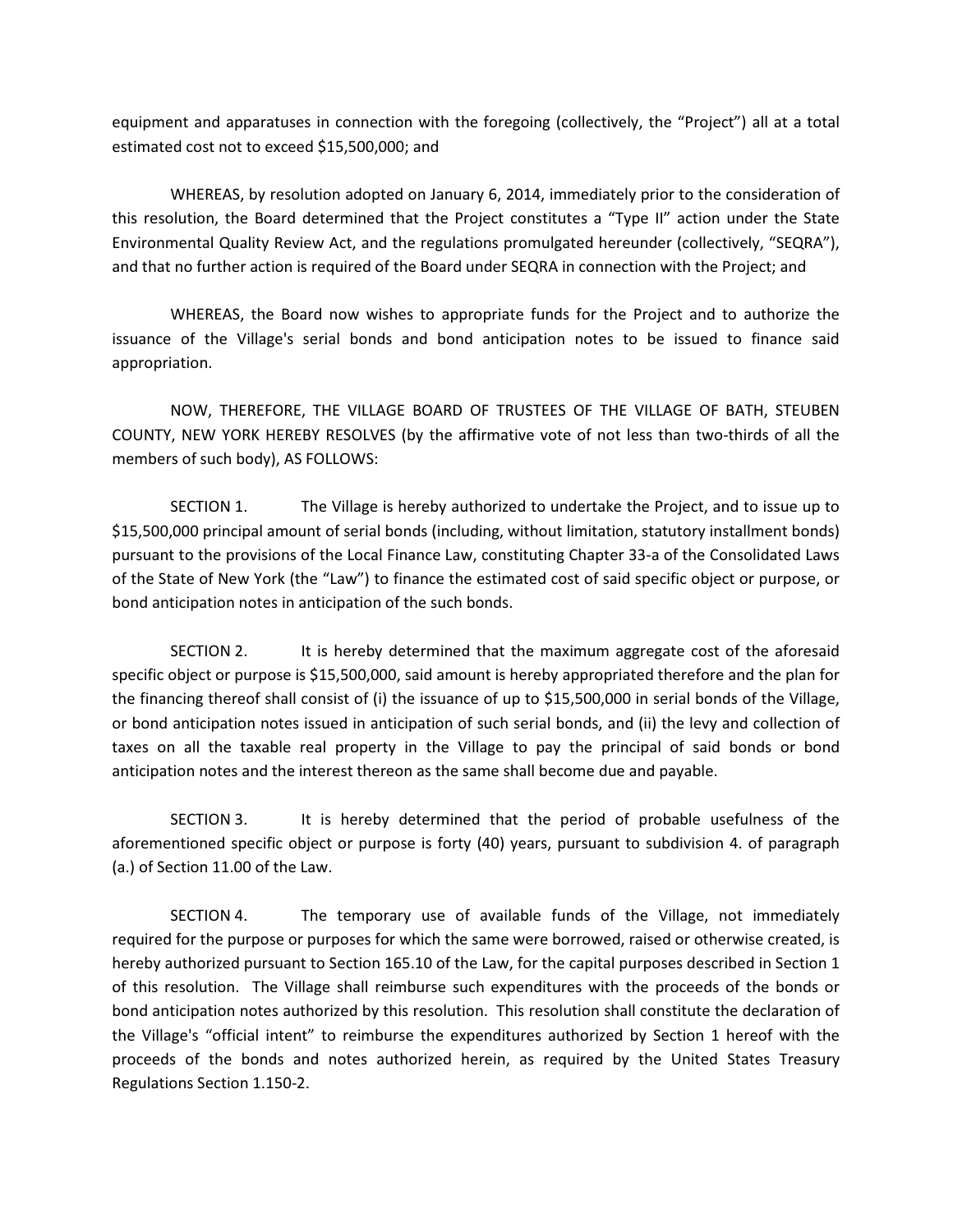SECTION 5. The final maturity of the bonds herein authorized to be issued shall be in excess of five (5) years measured from the date of issuance of the first serial bond or bond anticipation note issued pursuant to Section 1 of this resolution.

SECTION 6. Each of the serial bonds authorized by this resolution and any bond anticipation notes issued in anticipation of said bonds shall contain the recital of validity prescribed by Section 52.00 of the Law and said serial bonds and any bond anticipation notes issued in anticipation of said bonds shall be general obligations of the Village, payable as to both principal and interest by a general tax upon all the real property within the Village without legal or constitutional limitation as to rate or amount. The faith and credit of the Village are hereby irrevocably pledged to the punctual payment of the principal and interest on said serial bonds and bond anticipation notes and provisions shall be made annually in the budget of the Village by appropriation for (a) the amortization and redemption of the bonds and bond anticipation notes to mature in such year and (b) the payment of interest to be due and payable in such year.

SECTION 7. Subject to the provisions of this resolution and of the Law, pursuant to the provisions of Section 30.00 relative to the authorization of the issuance of serial bonds and bond anticipation notes or the renewals of said obligations and of Sections 21.00, 50.00, 54.90, 56.00 through 60.00, 62.10 and 63.00 of the Law, the powers and duties of the Village Board relative to authorizing serial bonds and bond anticipation notes and prescribing terms, form and content as to the sale and issuance of the bonds herein authorized, including without limitation the determination of whether to issue bonds having substantially level or declining debt service and all matters related thereto, and of any bond anticipation notes issued in anticipation of said bonds, and the renewals of said bond anticipation notes, are hereby delegated to the Village Treasurer, as the chief fiscal officer of the Village (the "Village Treasurer"). Further, in connection with bonds and bond anticipation notes issued under the authority of Section 1 hereof, the power to issue and sell bonds or bond anticipation notes to the New York State Environmental Facilities Corporation pursuant to Section 169.00 of the Law is hereby delegated to the Treasurer. Such bonds or notes shall be of such terms, form and contents as may be prescribed by said Treasurer consistent with the provisions of the Local Finance Law. Further, pursuant to paragraph b. of Section 11.00 of the Law, in the event that bonds to be issued for any of the objects or purposes authorized by this resolution are combined for sale, pursuant to paragraph c. of Section 57.00 of the Law, with bonds to be issued for one or more objects or purposes authorized by other resolutions of the Board, then the power of the Board to determine the "weighted average period of probable usefulness" (within the meaning of paragraph a. of Section 11.00 of the Law) for such combined objects or purposes is hereby delegated to the Treasurer, as the chief fiscal officer of the Village.

SECTION 8. The Village Treasurer is hereby further authorized, at his sole discretion, to execute a project financing and loan agreement, and any other agreements with the New York State Department of Environmental Conservation and/or the New York State Environmental Facilities Corporation, including amendments thereto, and including any instruments (or amendments thereto) in the effectuation thereof, in order to effect the financing or refinancing of the specific objects or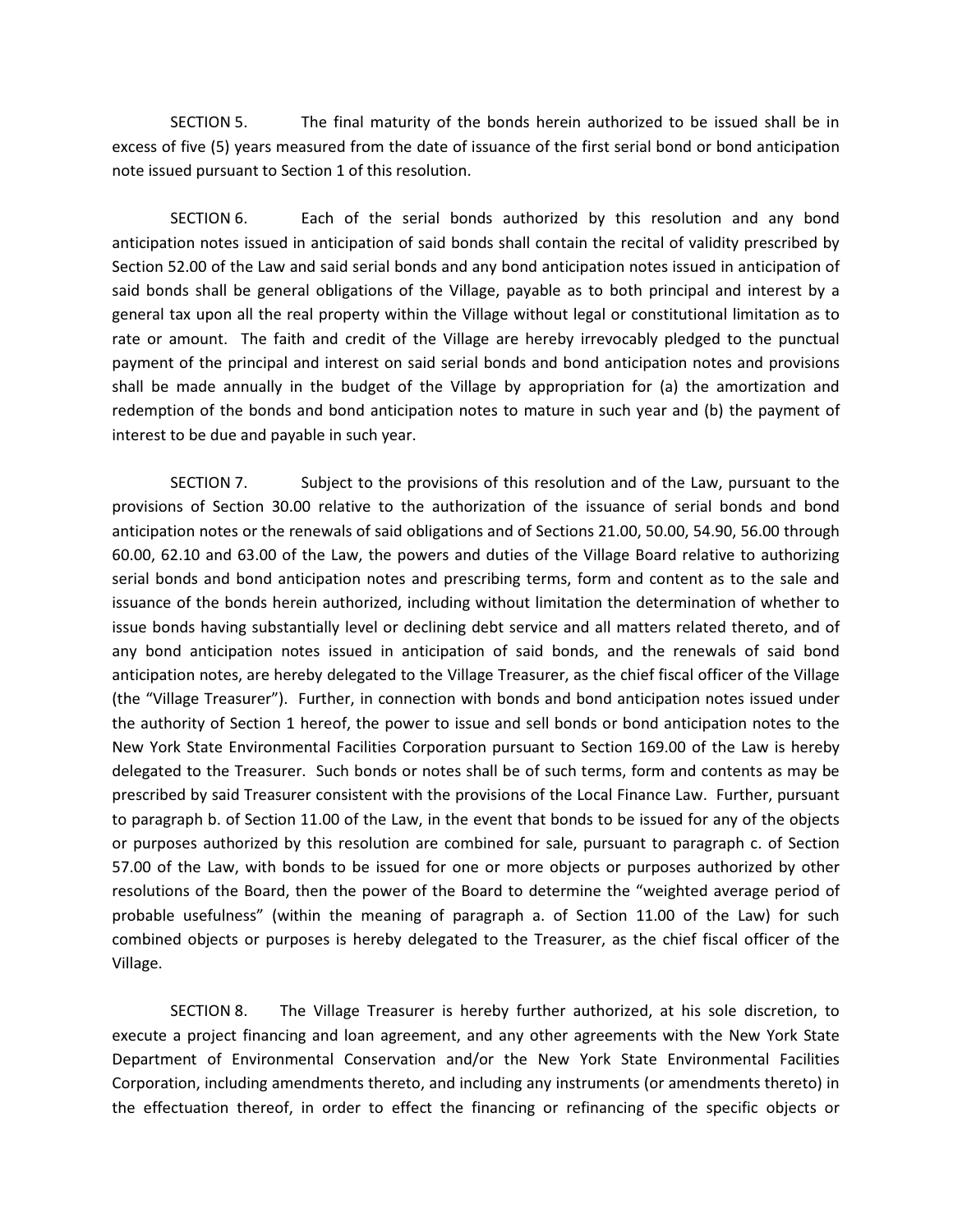purposes described in Section 1 hereof, or a portion thereof, by a serial bond, a statutory installment bond and/or a bond anticipation note issue in the event of the sale of same to the New York State Environmental Facilities Corporation.

SECTION 9. The Village Treasurer is hereby further authorized to take such actions and execute such documents as may be necessary to ensure the continued status of the interest on the bonds authorized by this resolution and any notes issued in anticipation thereof, as excludable from gross income for federal income tax purposes pursuant to Section 103 of the Internal Revenue Code of 1986, as amended (the "Code") and to designate the bonds authorized by this resolution and any notes issued in anticipation thereof, if applicable, as "qualified tax-exempt bonds" in accordance with Section 265(b)(3)(B)(i) of the Code.

SECTION 10. The Village Treasurer is further authorized to enter into a continuing disclosure undertaking with or for the benefit of the initial purchaser of the bonds or notes in compliance with the provisions of Rule 15c2-12, promulgated by the Securities and Exchange Commission pursuant to the Securities Exchange Act of 1934.

SECTION 11. The intent of this resolution is to give the Village Treasurer sufficient authority to execute those applications, agreements and instruments, or to do any similar acts necessary to effect the issuance of the aforesaid serial bonds or bond anticipation notes without resorting to further action of the Board.

SECTION 12. In accordance with Section 36.00 of the Law, this resolution is subject to permissive referendum in the manner prescribed by Article 9 of the Village Law of the State of New York (the "Village Law"). The Village Clerk is authorized and directed, within ten (10) days after the date of adoption of this resolution by the Board, to post and publish a notice with respect to this resolution satisfying the requirements of Section 9-900 of the Village Law, which shall set forth the date of adoption of this resolution, shall contain an abstract hereof, and shall specify that this resolution was adopted subject to a permissive referendum. Such notice shall be published in the official newspaper of the Village for such purposes. In accordance with the Village Law, this resolution will take effect thirty (30) days after the date of its adoption, unless prior to the close of such thirty-day period there is filed with the Village Clerk a petition, subscribed and acknowledged by at least twenty percent (20%) of the qualified electors of the Village, as shown on the Village's register of electors for the last general Village election, protesting against this resolution and requesting that it be submitted for approval or disapproval by the qualified electors of the Village. If such a qualifying petition is filed, a proposition for approval of this resolution shall be submitted at a special election held not less than ten (10) and not more than sixty (60) days after the filing of such petition.

SECTION 13. As soon as reasonably possible after the date that this resolution takes effect, the Village Clerk is hereby authorized and directed to cause a copy of this resolution, or a summary thereof, to be published in full in the official newspaper of the Village for such purposes, together with a notice of the Village Clerk in substantially the form provided in Section 81.00 of the Law.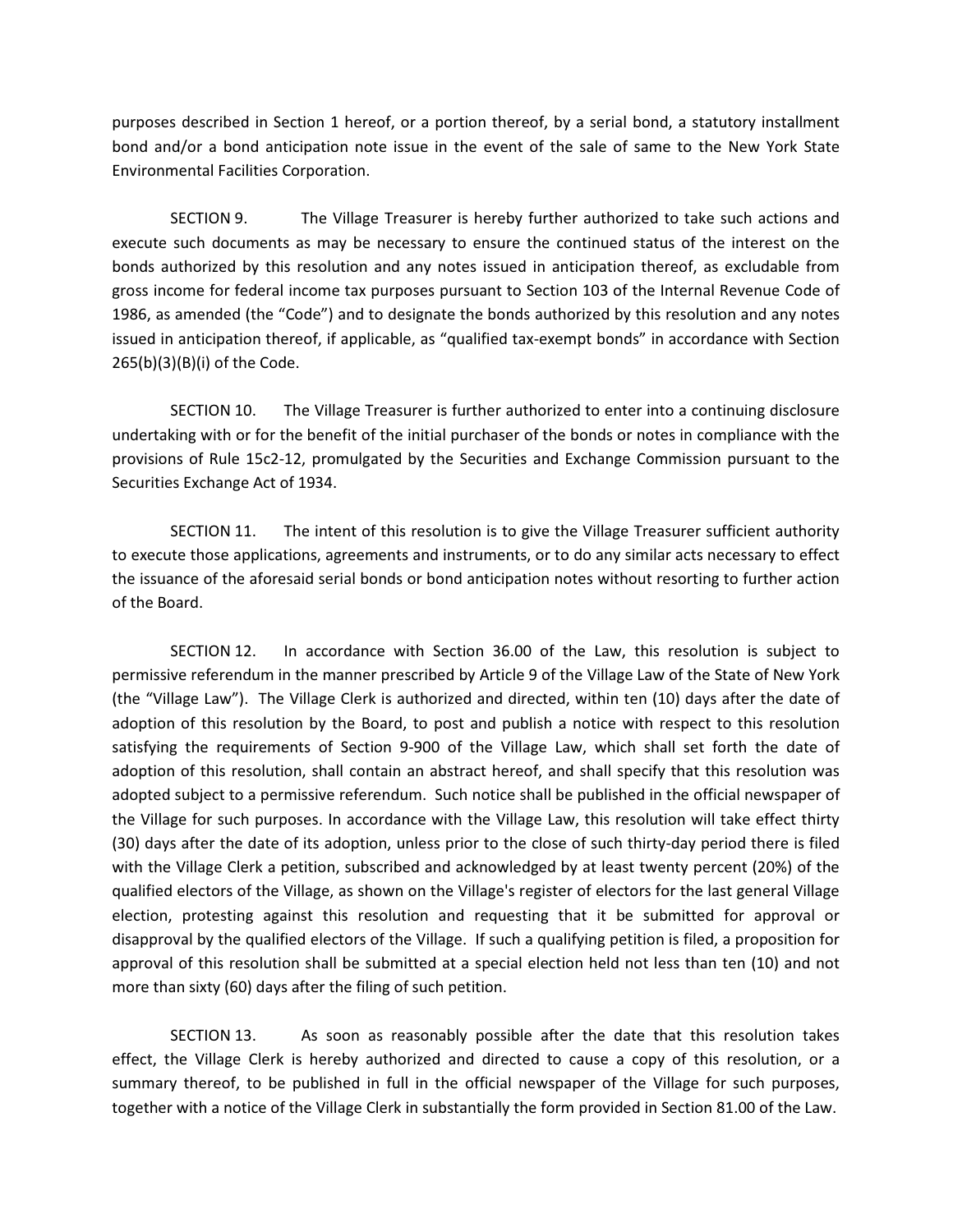SECTION 14. The validity of the bonds authorized by this resolution and of any bond anticipation notes issued in anticipation of said bonds may be contested only if:

(a) such obligations are authorized for an object or purpose for which the Village is not authorized to expend money; or

(b) the provisions of law which should be complied with at the date of the publication of such resolution are not substantially complied with,

and an action, suit or proceeding contesting such validity is commenced within twenty (20) days after the date of such publication; or

(c) such obligations are authorized in violation of the provisions of the constitution.

The following vote was taken and recorded in the public or open session of said meeting:

AYES: 5 5 NAYS: 0

Date: January 6, 2014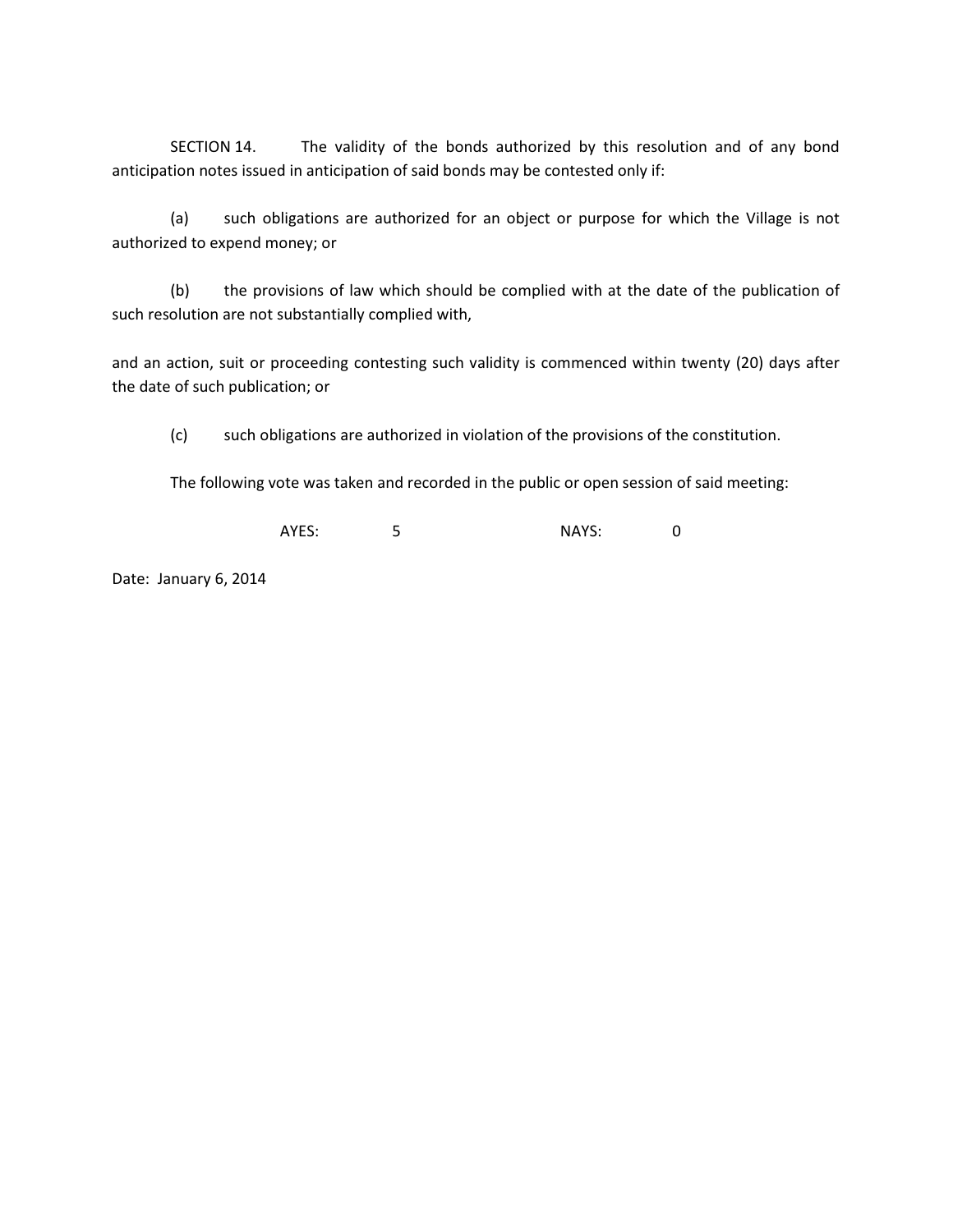STATE OF NEW YORK ) COUNTY OF STEUBEN ) ss.:

I, the undersigned Clerk of the Village of Bath, DO HEREBY CERTIFY as follows:

1. I am the duly qualified and acting Clerk of the Village of Bath, Steuben County, New York (the "Village") and the custodian of the records of the Village, including the minutes of the proceedings of the Board of Trustees, and am duly authorized to execute this certificate.

2. A regular meeting of the Board of Trustees of the Village of Bath, Steuben County, State of New York, was held on January 6, 2014, and Minutes of said meeting have been duly recorded in the Minute Book kept by me in accordance with law for the purpose of recording the minutes of meetings of said Board.

3. Attached hereto is a true and correct copy of a board resolution duly adopted at a meeting of the Board of Trustees held on January 6, 2014 and entitled:

BOND RESOLUTION OF THE BOARD OF TRUSTEES OF THE VILLAGE OF BATH, STEUBEN COUNTY, NEW YORK (THE "VILLAGE"), AUTHORIZING THE CONSTRUCTION, RECONSTRUCTION AND INSTALLATION OF UPGRADES AND IMPROVEMENTS TO THE VILLAGE'S EXISTING WASTEWATER TREATMENT FACILITY; ESTIMATING THAT THE TOTAL COST THEREOF IS \$15,500,000; APPROPRIATING SAID AMOUNT THEREFOR; AUTHORIZING THE ISSUANCE OF \$15,500,000 IN SERIAL BONDS OF THE VILLAGE TO FINANCE SAID APPROPRIATION

4. That said meeting was duly convened and held and that said resolution was duly adopted in all respects in accordance with the law and regulations of the Village. To the extent required by law or said regulations, due and proper notice of said meeting was given. A legal quorum of members of the Board of Trustees was present throughout said meeting, and a legally sufficient number of members (2/3's of the Board of Trustees) voted in the proper manner for the adoption of the resolution. All other requirements and proceedings under the law, said regulations, or otherwise, incident to said meeting and the adoption of the resolution, including the publication, if required by law, have been duly fulfilled, carried out and otherwise observed.

5. Public Notice of the time and place of said meeting was duly posted and duly given to the public and the news media in accordance with the Open Meetings Law, constituting Chapter 511 of the Laws of 1976 of the State of New York, and that all members of said Board had due notice of said meeting and that the meeting was in all respects duly held and a quorum was present and acted throughout.

IN WITNESS WHEREOF, I have hereunto set my hand and have hereunto affixed the corporate seal of the Village of Bath this \_\_6\_\_ day of January, 2014.

l

Jackie Shroyer, Village Clerk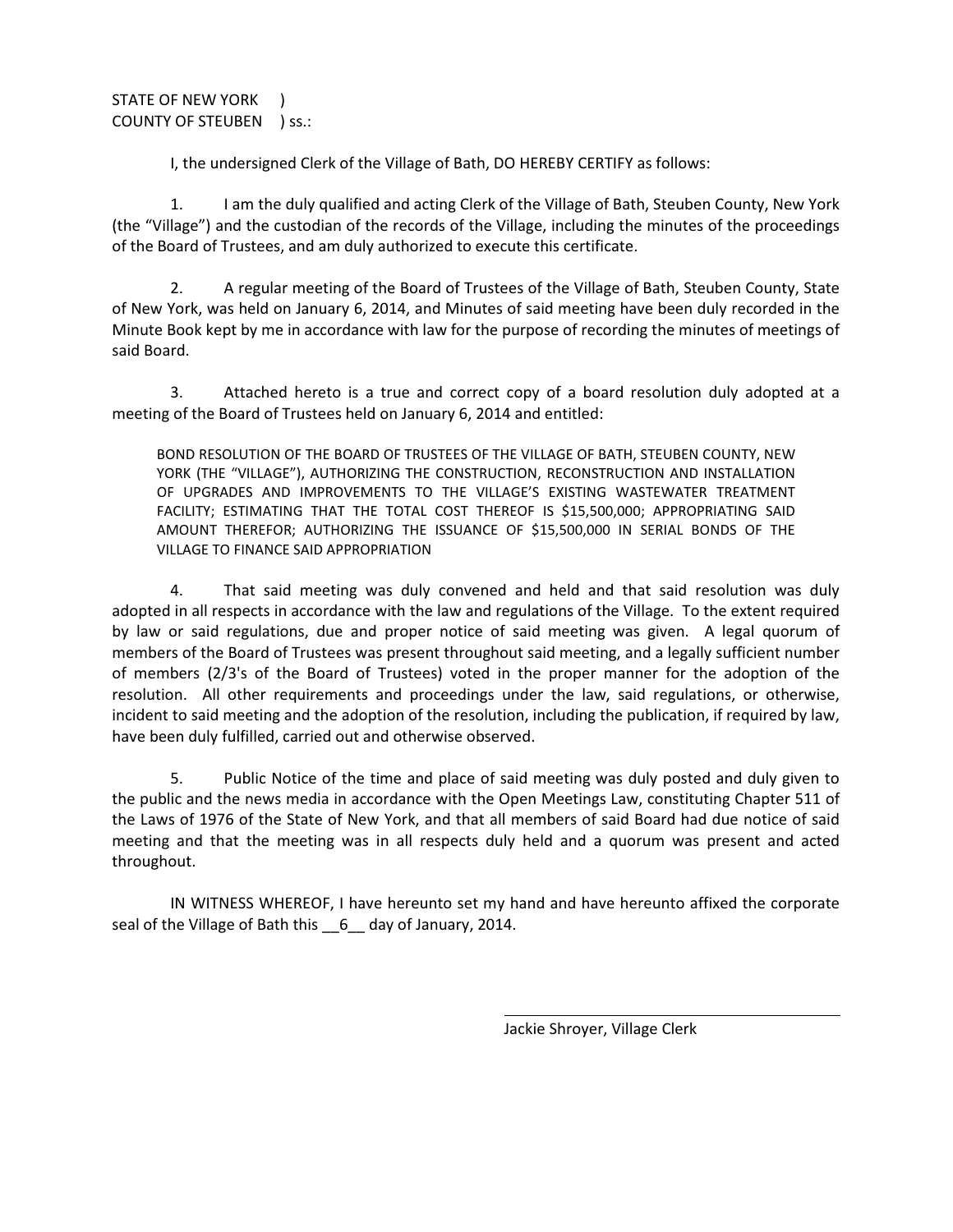## **SEQR Resolution for BEGWS:**

 Motion made by Trustee Sweet, seconded by Trustee Glass to Approve the SEQR Resolution for BEGWS. All present were in favor and the motion was carried.

# SEQR RESOLUTION

# DETERMINATION OF ENVIRONMENTAL SIGNIFICANCE

**ON** 

# VILLAGE OF BATH WASTEWATER TREATMENT PLANT IMPROVEMENTS PROJECT VILLAGE OF BATH, STEUBEN COUNTY, NY

WHEREAS, the Village of Bath Board of Trustees (hereinafter referred to as Village Board) has reviewed and accepted the State Environmental Quality Review (SEQR) Short Environmental Assessment Form (EAF) Parts I, II & III on the above referenced Village of Bath Wastewater Treatment Plant Improvements Project (hereinafter referred to as Action); and

WHEREAS, the Village Board has determined that the proposed improvements and upgrades to the existing Wastewater Treatment Plant (WWTP) are needed to comply with the current New York State Department of Environmental Conservation (NYSDEC) State Pollutants Discharge Elimination System (SPDES) Permit requirements and provide the Village with a WWTP that will consistently meet the requirements for the next 20 years; and

WHEREAS, the Village Board has determined the Action to be Type II Action under Part 617.5 (c) (2) of the State Environmental Quality Review (SEQR) Regulations; and

WHEREAS, the Village Board has determined that the Action is subject to a single agency review pursuant to Part 617.6 of the SEQR Regulations; and

WHEREAS, the Village Board has given consideration to the criteria for determining significance as set forth in Section 617.7(c) (1) of the SEQR Regulations; and

WHEREAS, Type II Actions are not subject to further review under Part 617.6.

NOW, THEREFORE, BE IT RESOLVED THAT the Village Board in making this Classification has satisfied the procedural requirements under SEQR and directs this Resolution to be placed in the file on this Action.

Motion made by Member Sweet : Seconded by Member Glass

Dated: January 6, 2014

The above Resolution was duly adopted on January 6, 2014 by the Village of Bath Board of Trustees.

William von Hagn, Mayor Village of Bath

\_\_\_\_\_\_\_\_\_\_\_\_\_\_\_\_\_\_\_\_\_\_\_\_\_\_\_\_\_\_\_\_\_\_\_\_\_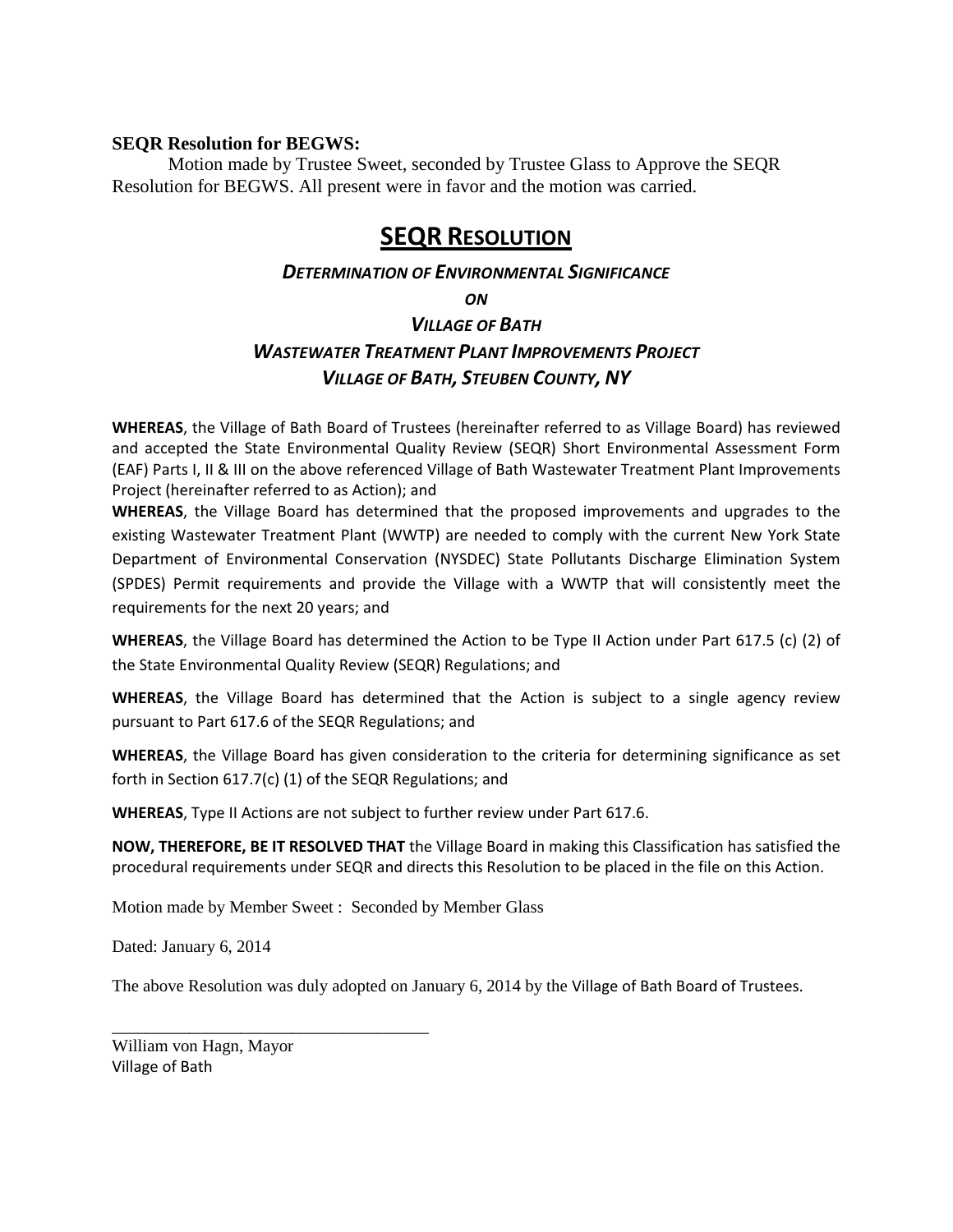## **Financial Consulting Resolution for BEGWS:**

Motion made by Trustee Bardeen, seconded by Trustee Glass to approve Bernard Donegan, Inc as the financial consultants on the wastewater treatment plant BOND. All present were in favor and the motion was carried.

# **VILLAGE OF BATH RESOLUTION AUTHORIZING EXECUTION OF PROPOSAL FOR FINANCIAL CONSULTING SERVICES**

 At a Special Meeting of the Board of Trustees of the Village of Bath, Steuben County, New York, held on the 6 day of January, 2014, the following were:

 PRESENT: Mayor von Hagn Trustee Glass Trustee Bardeen Trustee Sweet Trustee McNally

## ABSENT:

 The following resolution was offered by Trustee Bardeen, who moved its adoption, seconded by Trustee Glass, to wit:

BE IT RESOLVED BY THIS BOARD OF TRUSTEES AS FOLLOWS:

- (1) The firm of Bernard P. Donegan, Inc., is hereby designated financial consultant to the Village of Bath
- (2) Said firm shall be compensated for its services to be rendered in connection with the proposed Wastewater Treatment Plant upgrades in accordance with its proposal letter dated December 20, 2013.
- (3) The Mayor is hereby authorized to execute and deliver said proposal letter.
- (4) This Resolution shall take effect immediately.

The motion having duly offered and seconded, the following votes were cast:

| Mayor von Hagn         | voting AYE |
|------------------------|------------|
| <b>Trustee Glass</b>   | voting AYE |
| Trustee Bardeen        | voting AYE |
| <b>Trustee Sweet</b>   | voting AYE |
| <b>Trustee McNally</b> | voting AYE |

### **Chamber of Commerce Lease Agreement:**

Motion made by Trustee Glass, seconded by Trustee Sweet to approve the lease agreement with the Chamber of Commerce for rent. All present were in favor and the motion was carried.